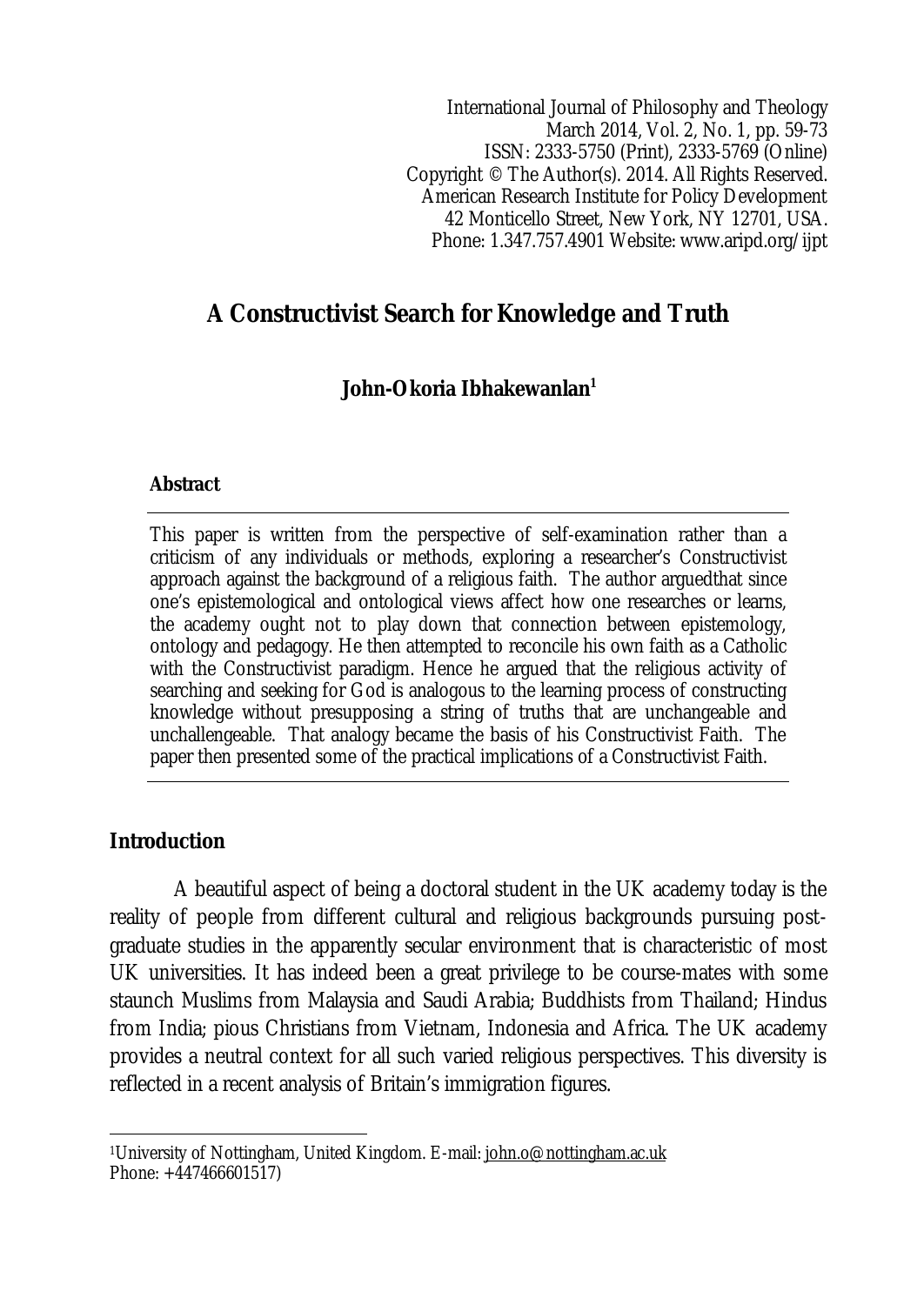"In a further sign of changing patterns of migration, China accounted for the largest group of immigrants – 40,000 last year, many of them students" (The Times 29-11-13, Ford, p. 12). Certainly, my research class is predominantly Chinese, followed by students from Saudi Arabia. The point here is that the diversity of perspectives currently experienced in the UK student community is a reflection of the wider UK context. It is therefore worth examining briefly this social context.

### **Context**

This wider social context is generally regarded as secular. Similarly, while there are faith-based schools and religious educationists across the UK, the general tone of academic life here resonates with the predominantly atheistic. In a "Special Report" on the British 2011 population census, which had about a quarter of the country's population (14.1 million people) saying they had no religion at all, *The Guardian* (12- 12-12, p. 10) pointed out the following: "Claiming the title for the most godless places were the student enclaves of Brighton and Norwich, where 42% said they had no religious affiliation." What the paper described as "The march of the faithless" is a rise of 6.4 million in the number of non-believers over the decade (Freedland, 2012).

That was in contrast to the decline in the percentage of British Christians from 72% to 59% within the same census period. However, that figure must be set against the increase in the number of British Muslims from 3% in 2001 to 5% (2.7 million) in 2011. The rise in the number of Muslims would seem to reflect a growing interest in religion. Yet some have argued that any increase in the number of religious people is mostly due to the presence of ethnic and minority groups. "…ethnic and minority groups in the UK can be synonymous with religious affiliations" (Phillips, 2012, p. 22). It is worth noting that describing British society simply in statistical terms can be seen as unsatisfactory(Levitan, 2011). Even if the percentage rise in the number of non-believers and atheists has undeniably been made less pronounced by the presence of people from other countries, particularly ethnic and minority groups, could that be an indication of a trend towards atheism in Britain?

> "But God  $-$  or at least the church  $-$  is struggling in this country…Non-believers now form the second-biggest denomination, dwarfing the number of Muslims, Hindus, Sikhs, Jews and Buddhists combined. It confirms our place as perhaps the most godless country, the least "churched", in the industrialised world, setting us apart from the US, obviously, but also from much of continental Europe" (Freedland, 2012, p. 4).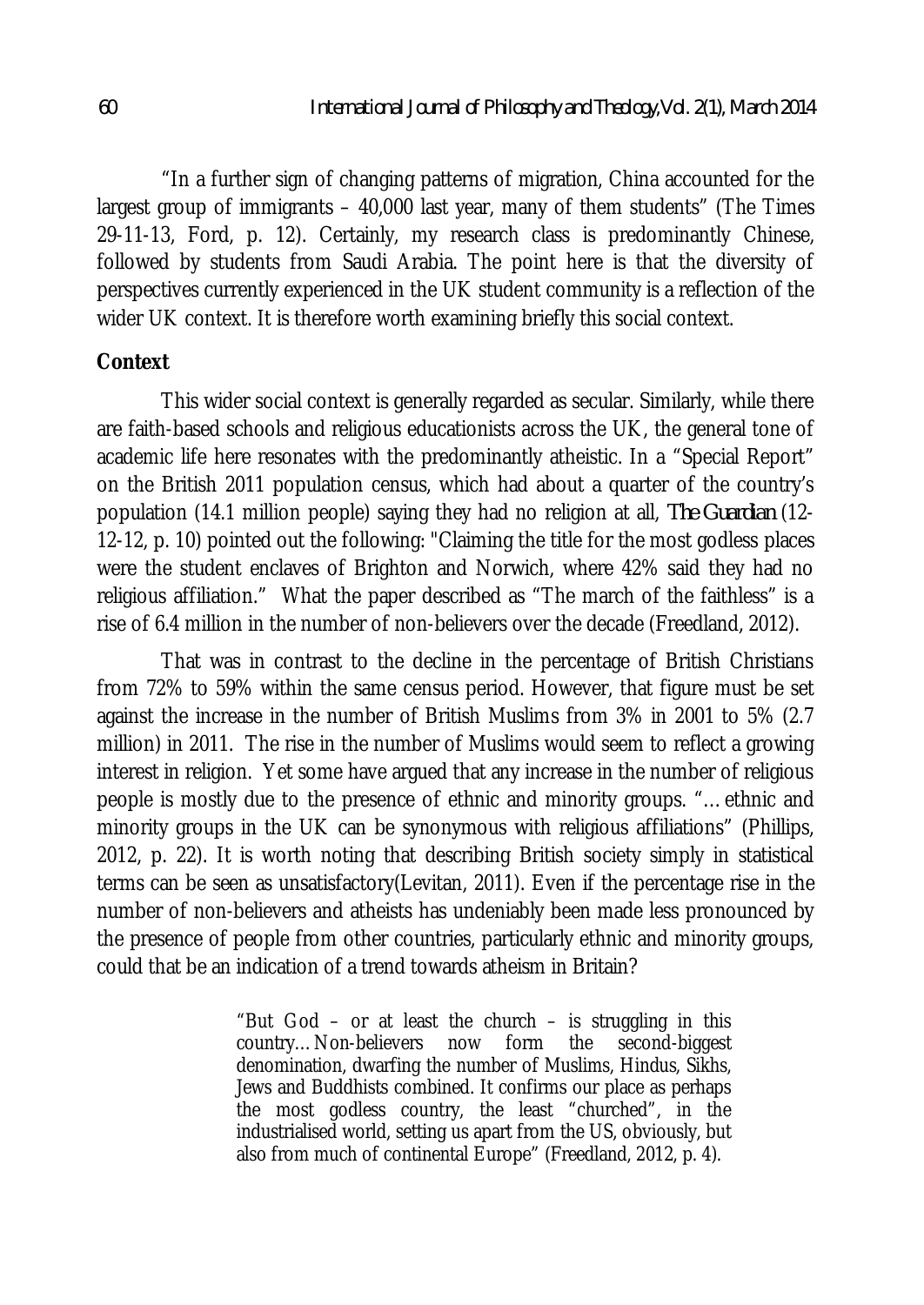It is not certain why the United Kingdom appears to have a high percentage of unbelievers. I can only speculate here. The rich scientific tradition of England may have enabled an agnostic or even atheistic perspective among some of the learned population. The Royal Society remains the oldest scientific academy in continuous existence.One could say that there abides within the fabric of this society the nontheocentric tradition of learning entrenched by British philosophers like Francis Bacon and others. Even non-British intellectuals found atheistic solace here. Karl Marx himself announced his *Communist Manifesto* with the words "Communists of various nationalities have assembled in London" *(Marx & Engels, 2008)*and would later add: "Materialism (understood as a non-metaphysical or non-religious view of reality) is the native son of Great Britain". Similarly, the atheistic Voltaire also found a home in England. Voltaire's *Letters on the English*(Voltaire; Voltaire, Cronk, & Voltaire, 2013) was particularly full of praises for England because he felt this country did not insist on a religious view of reality. "Here was a people that had opinions of its own; a people who had remade its religion, hanged its king, imported another and built a parliament stronger than any ruler in Europe. There was no Bastille here..." ("Voltaire and the French Enlightenment", Durant, 1927, p.226).

Today England may have a global reputation as the epicentre of international football, but the country remains first the home of Darwin's Theory of Evolution. Foremost English atheist Richard Dawkins continues to offer a fierce defence of this theory against those he terms 'creationists'(Dawkins, 2009). A few weeks ago I visited the Cathedral at Litchfield as well as the home of Darwin's grandfather, which was opposite the magnificent Cathedral. Despite competing with the only medieval English Cathedral with three spires, the home of Erasmus Darwin had more features (including audio and video presentations) lined up for the tourist than did the imposing Cathedral itself. Such emphasis on the secular and scientific over the religious may appear trivial but would not be true of many other coutries– such as Nigeria where the government provided the funding and the land for the construction of a National Mosque and a National Ecumencial Centre in Abuja. Comparatively, as a Nigerian researcher in the UK, one breathes an unfamiliar air of secularism here.

A foreign student from a religious country cannot be completely untouched by this secularist atmosphere. Furthermore, there is a challenge that comes with holding a religious perspective within such a secular context. From observation, that challenge is often not addressed by fellow overseas researchers.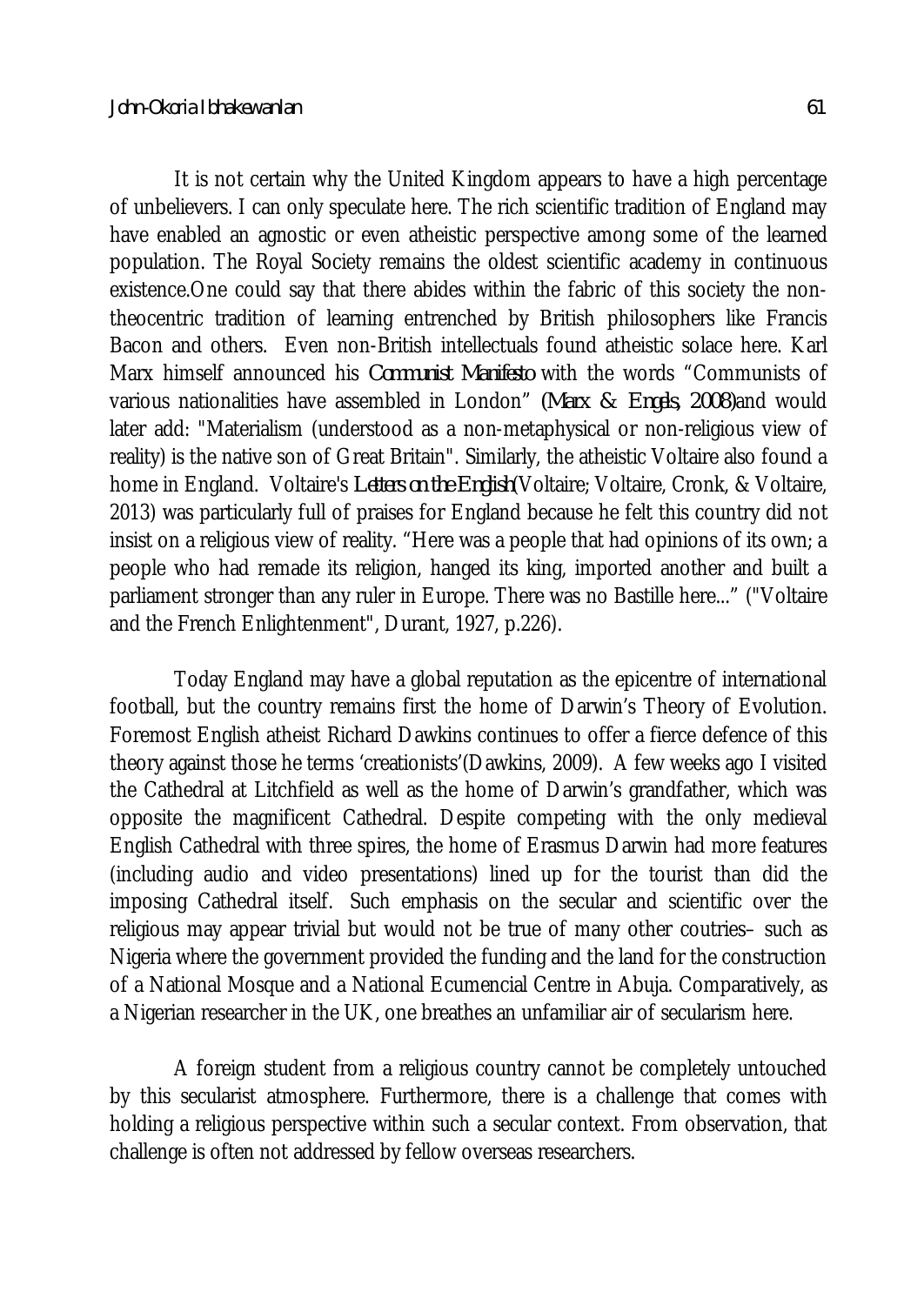Hence the academic implications seem to be similarly glossed over. Specifically, many overseas religious students use theoretical frameworks that appear to negate their religious beliefs.

### **Constructivismand Religious Faith**

One common theoretical framework in the social sciences is the Constructivist approach. Admittedly, Constructivism is a complex movement across disciplines and with various facets. A concise characterization of the crux of Constructivism is found in an excellent preface to a rich collection of 15 articles on Constructivism by experts from various disciplines. The collection includes the perspective of Ernst Von Glasersfield, known as "the father of radical constructivism" (Fosnot, 2005, p.296). In that preface, Catherine Fosnot provides the following concise definition of this approach to learning:

> "Constructivism is a theory about knowledge and learning; it describes both what 'knowing' is and how one 'comes to know'. Based on work in psychology, philosophy, science, and biology, the theory describes knowledge not as truths to be transmitted or discovered, but as emergent, developmental, non-objective, viable constructed explanations by humans engaged in meaning-making in cultural and social communities of discourse. Learning from this perspective is viewed as a self-regulatory process of struggling with the conflict between existing personal models of the world and discrepant new insights, constructing new representations and models of reality as a human meaning-making venture with culturally developed tools and symbols, further negotiating such meaning through cooperative social activities, discourse, and debate in communities of practise" (Fosnot, 2005, p. ix)

What is vital about the above delineation of the theory is that it manages to assert the essence of what Constructivism means within a wide range of disciplines. The various tenets of the definition will form the basis of the Constructivist ideas expressed here. Fosnot's book (edited) encompasses varied perspectives such as that of Harvard Professor of Education, Eleanor Duckworth, who studied and worked with Jean Piaget and Barbel Inhelder for over 20 years and served as Piaget's interpreter for his US lectures.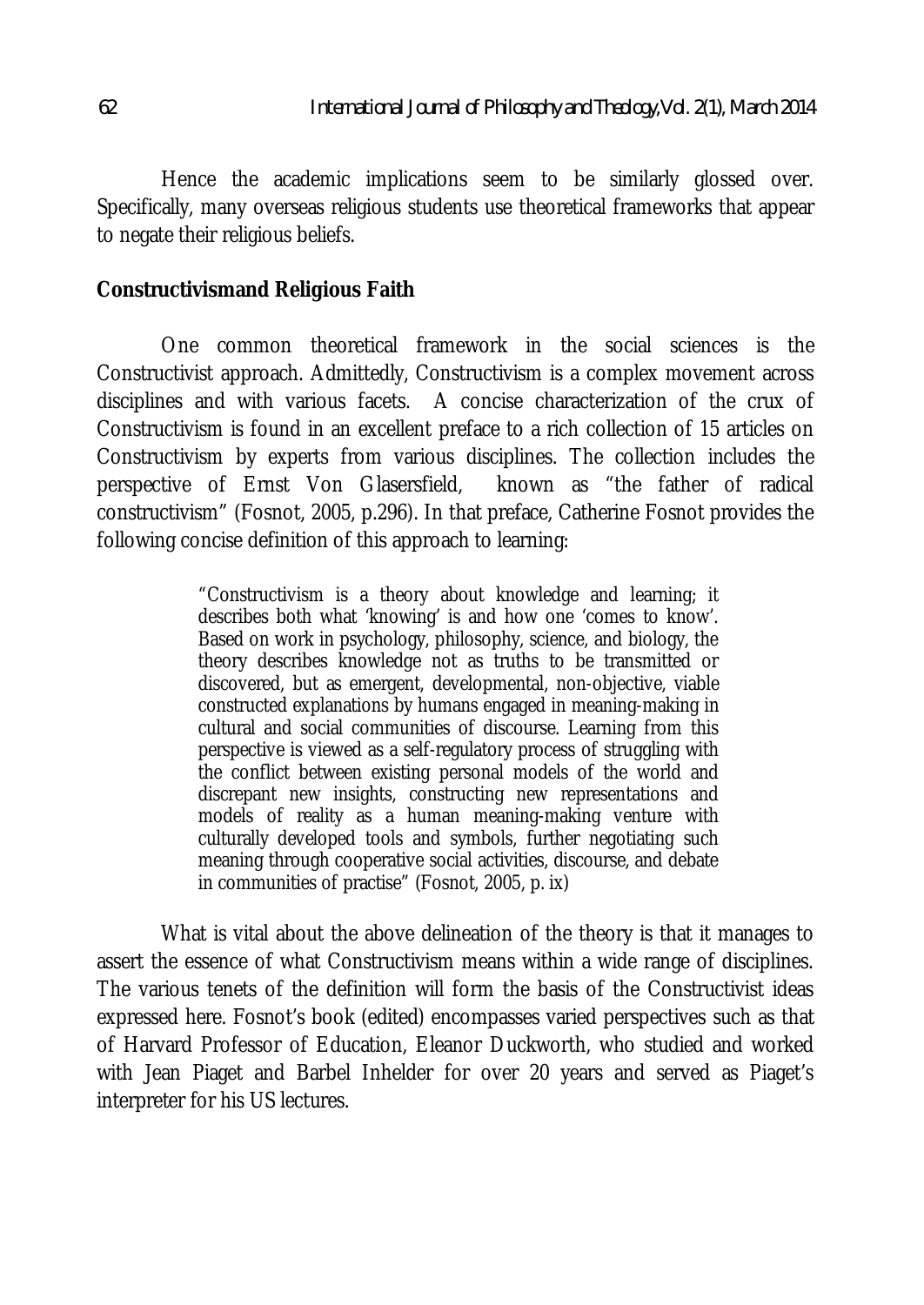The above description represents the essence of the Constructivist methodology used by many overseas students in the UK as their theoretical framework for Post-graduate research within their various fields of studies. Many of these students are religious people, mostly of either the Islamic or Christian faith. Significantly, while employing Constructivism as their research paradigm, there seems to be no lack of understanding of what Constructivism means. What seems lacking is a critical questioning of the implication of employing the approach.

As I belong to the Catholic faith and am currently using Constructivism as my theoretical framework, this piece is more a call for self-examination rather than a criticism of anyone. The following is merely an attempt to confront an inherent tension in Post-graduate studies in the UK, which maybe true of other parts of the Western world as well, by sharing a personal experience of that tension. The place of a religious worldview in a Constructivist or Objectivist research framework needs to be clarified by researchers upholding that worldview. The necessity for such clarification will become even clearer in the next paragraphs.

In line with Fosnot's definition, Constructivism in my own field of Education is in a nut shell the view that learners construct knowledge/make meaning (Steffe, Gale, & Alternative Epistemologies in Education, 1995) of reality. Accordingly, it could be further said, no other knowledge exists independent of this experience of meaning-making. Hence learning in this schema is not a passive reception of information. At the same time, it is neither a reinventing of the wheel of knowledge, rather an approach that is enquiry-based. Overseas students employing the Constructivist paradigmcome to UK universities to join a tradition and a community constructing a world of knowledge and truth – which may end up different from their known world. Hence the Constructivist approach is not presupposing or seeking eternal truths for all ages and peoples; for Constructivist knowledge is itself the product of every people's active learning experience and so subject to change with any future generation of learners or epoch. This is similar to the "dialectical and historical materialism" adopted by Vygotsky – the chief Social Constructivist. "A central tenet of this method is that all phenomena be studied as processes in motion and in change" (Vygotskij& Cole, 1978, p.6).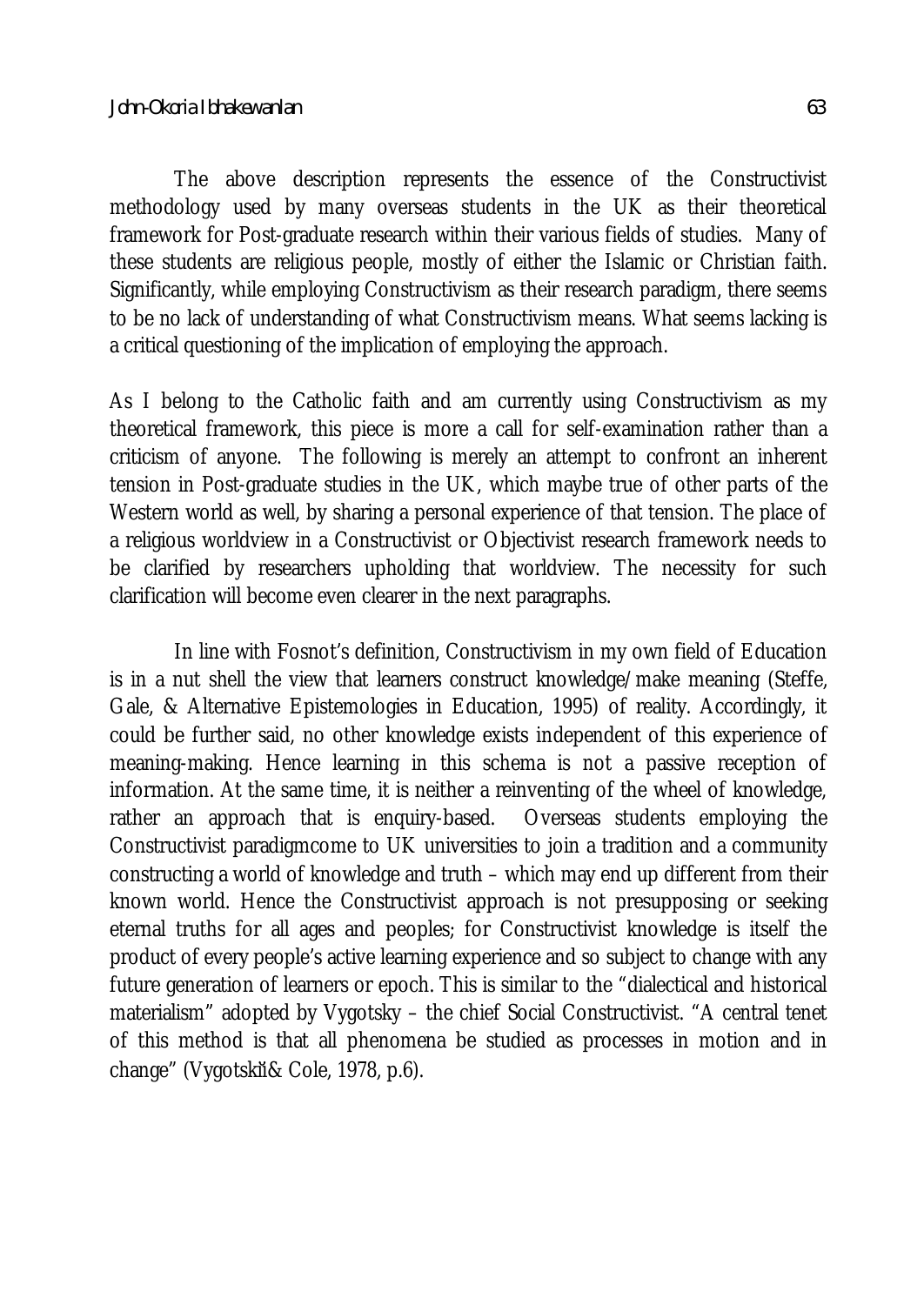On the other hand, religious faith is generally an idealist perspective of knowledge and truth. The truths of most religions often claim to correspond to an eternal reality independent of the knower. It is an idealist standpoint based on the revelations of an omniscient God. In the moral order, for example, religions have detailed and specific doctrines about good and evil. These are not just a few general principles, such as a Categorical Imperative.

Most societies and institutions have such basic moral laws that indicate, for instance, that honesty is good and lying is bad for the group. The elaborate theological truths that separate religions are commonly set forth to correspond to an ideal reality and moral order, ordained by God, rather than truths that are subject to various eras or epochs. Consequently, such an eternal approach to truth or knowledge, as a given, may appear to be in contradiction to the Constructivist view.

### **Acknowledging the Dilemma**

The above two perspectives (religious idealism and the constructivist viewpoint) are obviously different. Some may argue that it does not matter whether one holds an idealist or constructivist perspective in life. Indeed, for most people, it is not important to their everyday lives if they consider knowledge to be about a reality independent of them or whether they consider knowledge to be of human making. In fact, many may even believe in both perspectives as they find convenient. However, the argument here is that one's position on both paradigms becomes crucial as soon as one steps into the academy with a religious perspective.

The importance of the researcher's position on the above paradigms lies in the fact that one's epistemological and ontological views affect how one researches or learns. The academy ought not to play down that connection between epistemology, ontology and pedagogy. People's ontological assumptions about the nature of the world could even have an overriding influence on their epistemology. Hence there is need for research frameworks to clarify, not to pass judgment on, the epistemological and ontological perspectives of the researcher. The objective here remains to examine how this socially and contextually constrained approach to truth relates to a researcher who is a person of faith. To that objective I now return. In other words, how do I, as a religious person, reconcile the Constructivist and idealist dilemma?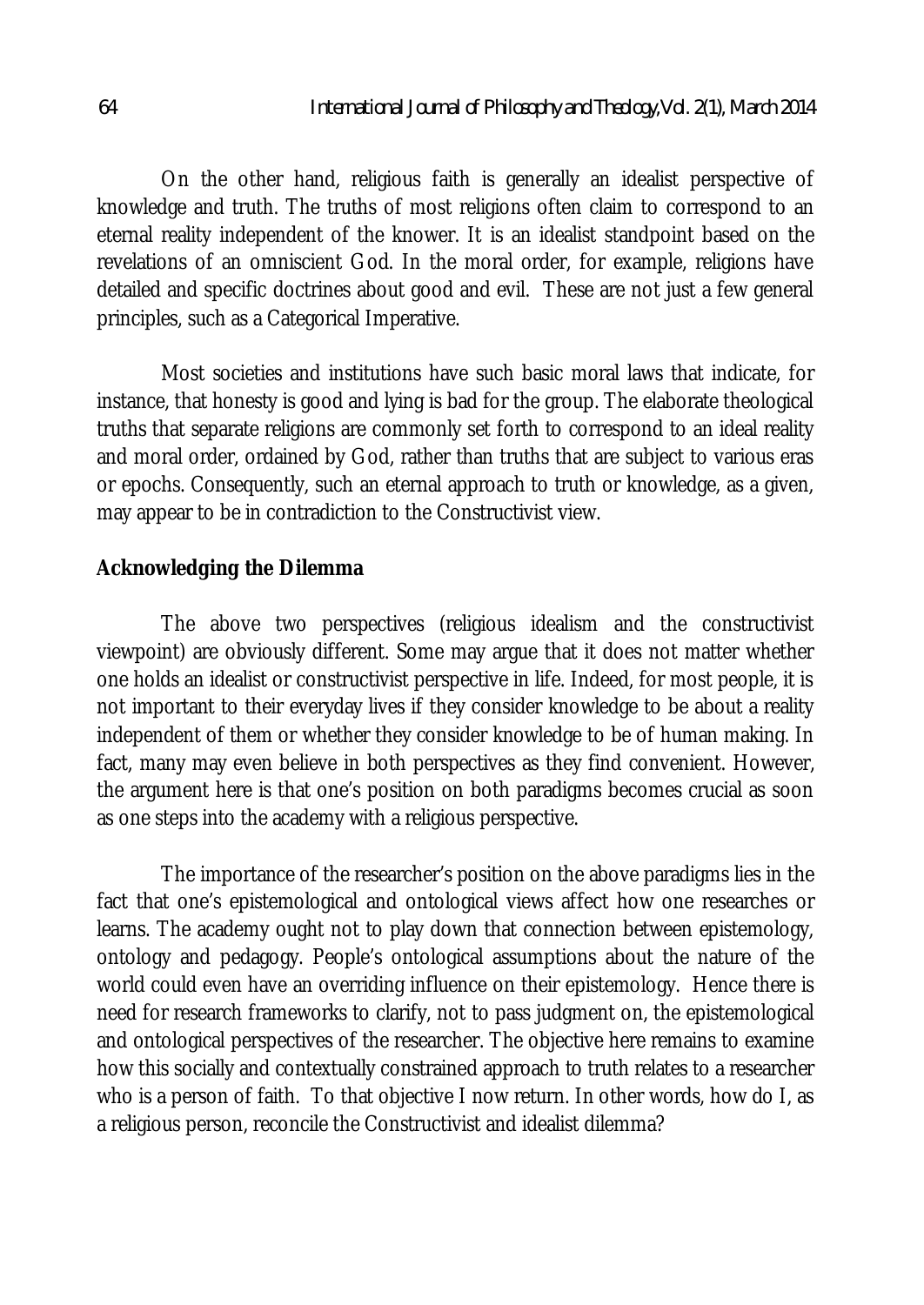As a researcher using the Constructivist framework, one has to admit that it is problematic to uphold eternally ordained specific truths, especially about a reality that is understood as fixed and unchanging. Similarly, the assertion that there is no God (atheism) is also a claim to an absolute truth. The atheistic position may argue that life and history present overwhelming reasons to be atheistic. On a personal note, a harrowing experience of bereavement some months before writing this article remains a painful reminder of the reality of evil and the question of the existence of a benevolent God.

However, the very essence of the religious perspective or faith position lies in the sense of triumph for being able to believe in such a God despite experiencing a terrible evil. Across different religious traditions, though variously exaggerated among fundamentalist groups, one finds this adamant quality of faith. Especially, this is the perspective of the Christian faith, best systematized by the theology of St. Paul: the person with **Faith** is the one who **Hopes** amidst tribulations in a God of Love. In the end, St. Paul sums up his theology in the famous passage from his First Letter to the Corinthians (13.13): "And so there are only three things that last, faith, hope and love. But the greatest of these is love." That theme of Love will be the culmination of this discussion.

### **A Constructivist Faith**

Taking the above summary as its essence, the Christian faith becomes a journey in hope through whatever context in which one may be immersed. Such an understanding of Faith has no necessity for claims to an endless series of eternal truths but is rather a journey or a seeking in Hope towards Love. This is what is referred to here as a Constructivist Faith, a journey rather than a series of eternal dogmas. It is one that resonates with the age-old humility of the learner. When the Oracle of Delphi (Coplestone, 1962, p. 119) proclaimed Socrates as "the wisest of the Greeks", he responded by saying that the proclamation was only an approval of his philosophy: "One thing only I know, and that is that I know nothing". Far from glorifying ignorance, the position here asserted is one of knowledge as a continuous search, a journey in seeking. Why should not the same humble quest for knowledge and truth characterise religious faith? The problem with religion seems to be its proselytising focus over the centuries.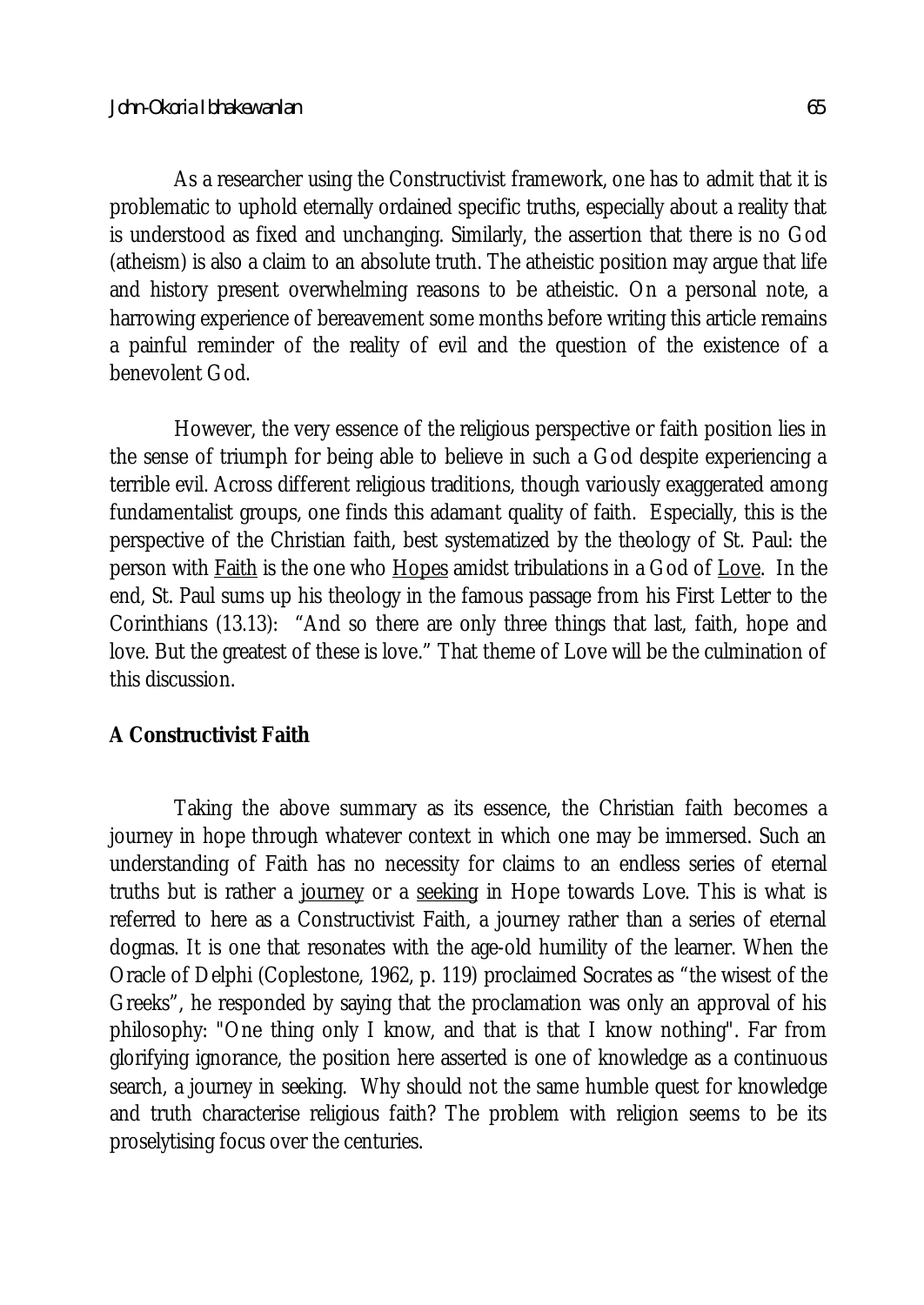Needless here to mention the negative results of the aggressive conversion missions of the monotheistic religions! Rather, I here link my Faith to my Constructivist approach to learning. The religious process of actively seeking, on a journey, searching for knowledge and truth, is similar to the Constructivist approach to learning defined earlier. Consequently, my Faith is in dialogue with other traditions; in that dialogue may emerge greater knowledge and truth. This is what I mean by a Constructivist Faith.

How does this Constructivist Faith correlate with or relate to my religious and Catholic identity? I have to admit here that I cannot uphold a religion that insists that its book of doctrines was dictated verbatim by God and literarily true for all eternity. That would contradict the Constructivist approach to reality. Any researcher of faith employing Constructivism as their research paradigm must confront this contradiction. Wherein lies the meaning-making activity of the community of learners? My approach to faith as a researcher draws from the Jesuit perspectivewhich is traditionally summarized as "finding God in all things" (Barry, 1991; Manney, 2013). This means dynamism in the faith journey. The process of "finding God in all things" is one of searching and seeking. In whatever context a Jesuit finds himself, rather than being constrained to an unchangeable set of ideas, he is always on a journey to live out his Faith, Hope and Love. Being humble enough to submit oneself to the uncertain nature of the search, one may thus discover a God that cannot be confined. In summary, an understanding of Faith as a journey in no way negates the Catholic position; for that is how I have lived out my Faith over the past year in the context of England.

### **The Year of Faith**

In November of 2012, Pope Benedict XVI inaugurated the "Year of Faith" as part of the 50th anniversary of the Second Vatican Council. Ending on the 24th of November 2013, the day marking the Catholic Feast of Christ the King, the year was a unique opportunity for us Catholics throughout the world to reflect on our Faith. Coming from a religiously charged country like Nigeria, such declaration of a year of faith by the Pope is taken with utmost seriousness. Hundreds of Nigerians die every year because of their religious faith. Where adherents pay the ultimate price for their particular belief, the Year of Faith takes on a deeper social and personal dimension.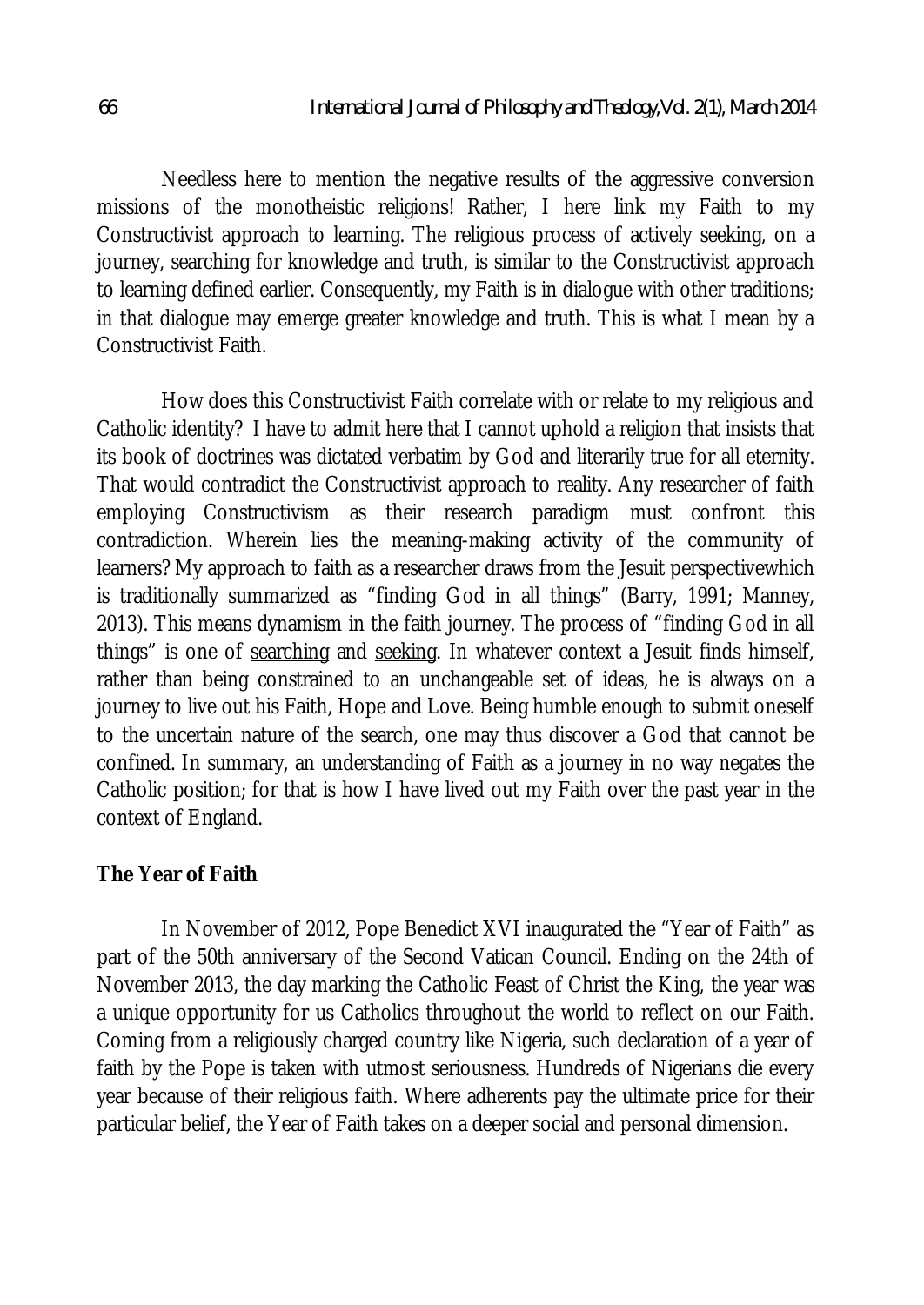#### *John-Okoria Ibhakewanlan 67*

On the contrary, in multicultural and multi-religious England, religion does not possess such exigency as exists in Nigeria or similar parts of the world. Had I lived in Nigeria for the "Year of Faith", my experience would have been different.

Being in England helped me to appreciate, firstly, that my own faith is indeed a gift – mediated of course by socio-cultural factors. This *gift* nature of faith is easily taken for granted in places where religion is an essential part of life (such as India, Nigeria and the Middle East). Here in the UK, my faith was not as such an identity issue but has been a perspective that guided my search for knowledge and truth in the academy.

It therefore did not make sense to assert or define the peculiar doctrines or practices of my faith in this context of heterogeneity and multiculturalism, where religious language is open to different interpretations and images. While this multicultural reality does challenge faith, it also places my faith journey alongside other searches for meaning among my colleagues and contemporaries. I recently had an insightful encounter with a British lady working at the tax desk of the Nottingham City Council. For anonymity, I will refer to her here as the Nottingham tax collector. While away in Africa for a few months, the City Council had sent me a series of letters, which finally culminated in my indictment for not paying Council Tax as at when due. I needed to resolve the matter urgently.

This lady was so sympathetic and genuinely helpful, that I wanted to know what made her so good – her perspective. After a brief informal conversation, I asked her if she believed in God. "No", she said, and later added, "I am doing a Spiritual search." It was a bit difficult for me to understand how she described her "search" – despite her mentioning various books she reads to nurture this spiritual searching. Nonetheless, that encounter, and a few others during the year, enlightened me: this apparently secular society contains a yearning that goes beyond the mundane and the mercantile.

People's spiritual desire continues to be nourished outside the Cathedrals and religious buildings of this country. The Royal Society or the British scientific heritage has not replaced the various manifestations of a spiritual hunger or quest for God evident in other parts of the world. One finds various pieces of evidence to support this assertion of a spiritual longing in Britain: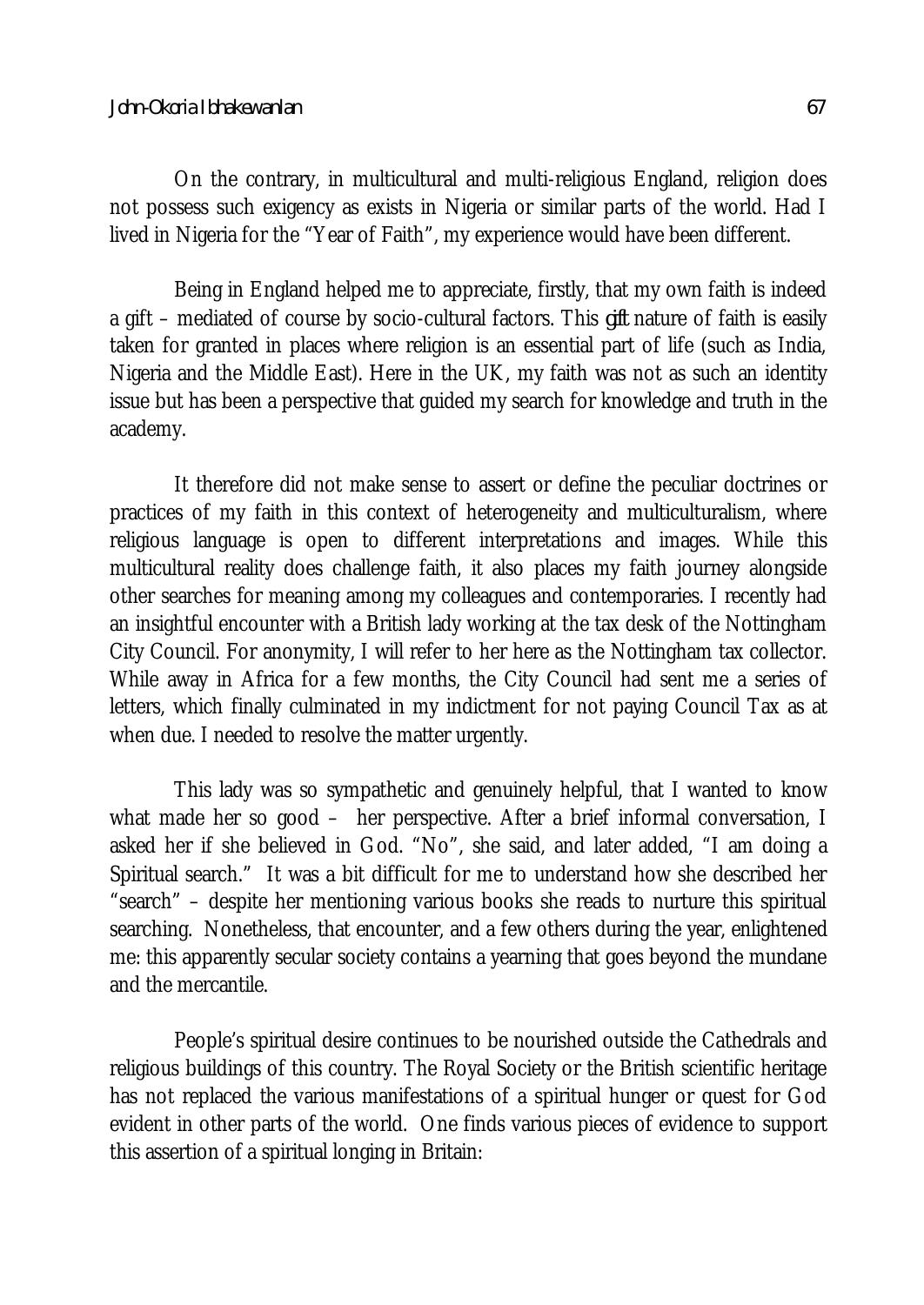"…there is evidence that people want to believe in something. The Enigma shop does a decent trade in healing crystals and New Age books, and there are good audiences when the Ebbw Vale Institute hosts spiritualists and UFO experts" (Morris, 2012).

Like the Nottingham tax collector reading various books and doing good, my own faith needed to be nourished as well. Only a matter of months ago the death of my sister from Lupus, only in her 20s, greatly challenged my faith. That was not the first time that my faith had been so tested. On the  $10<sup>th</sup>$  of December 2005, sixty of my students died in a plane crash on their way home for Christmas vacation.

The various stories people have shared with me in Africa, of poverty, unemployment, violence, a globally orchestrated war system resulting in economic migrations; all have often left me in despair about the place of God amidst the multitude of prayers in Africa. As already mentioned here, the 'stuff' of faith is precisely being able to believe in a benevolent God despite experiencing a deadful evil or godlessness. Over the centuries, the ancient problem of evil in a world created by a benevolent God has already been addressed by philosophers like Leibniz, in his "Theodicy Essays on the Benevolence of God, the Freewill of Man, and the Origin of Evil" (Leibniz, 1965). Leibniz argued that this was the best of all possible worlds, but his essay only provoked Voltaire to write his popular novel *Candide* which mocked the optimism of Leibniz (Voltaire, 2009).

Theologians like St. Augustine, whose views were later systematized by St. Thomas Aquinas, argued that evil is only the absence of good (Aquinas, 2003.)While these and other philosophical and theological works are great achievements, they ought not to be presented as the final word or eternal doctrines. Rather than be content with any single explanation, my Constructivist Faith enabled me to continue to seek God at the deepest point in life´s search. Hence my notion of a Constructivist Faith could also be described as a search unfettered by dogmas. The goal or fulfilment of this search might well be in the activity of searching or seeking, rather than the finality of a desire fulfilled. The unbeliever or atheist need not deny the search or choose the path of mere questioning and expect answers even in unexpected places. Anyhow, this reflection is not about providing arguments to convince an atheist or unbeliever to believe in God. The Nottingham tax collector did not need to be converted. She was kinder and more humane than many religious people I have lived with in Nigeria and elsewhere.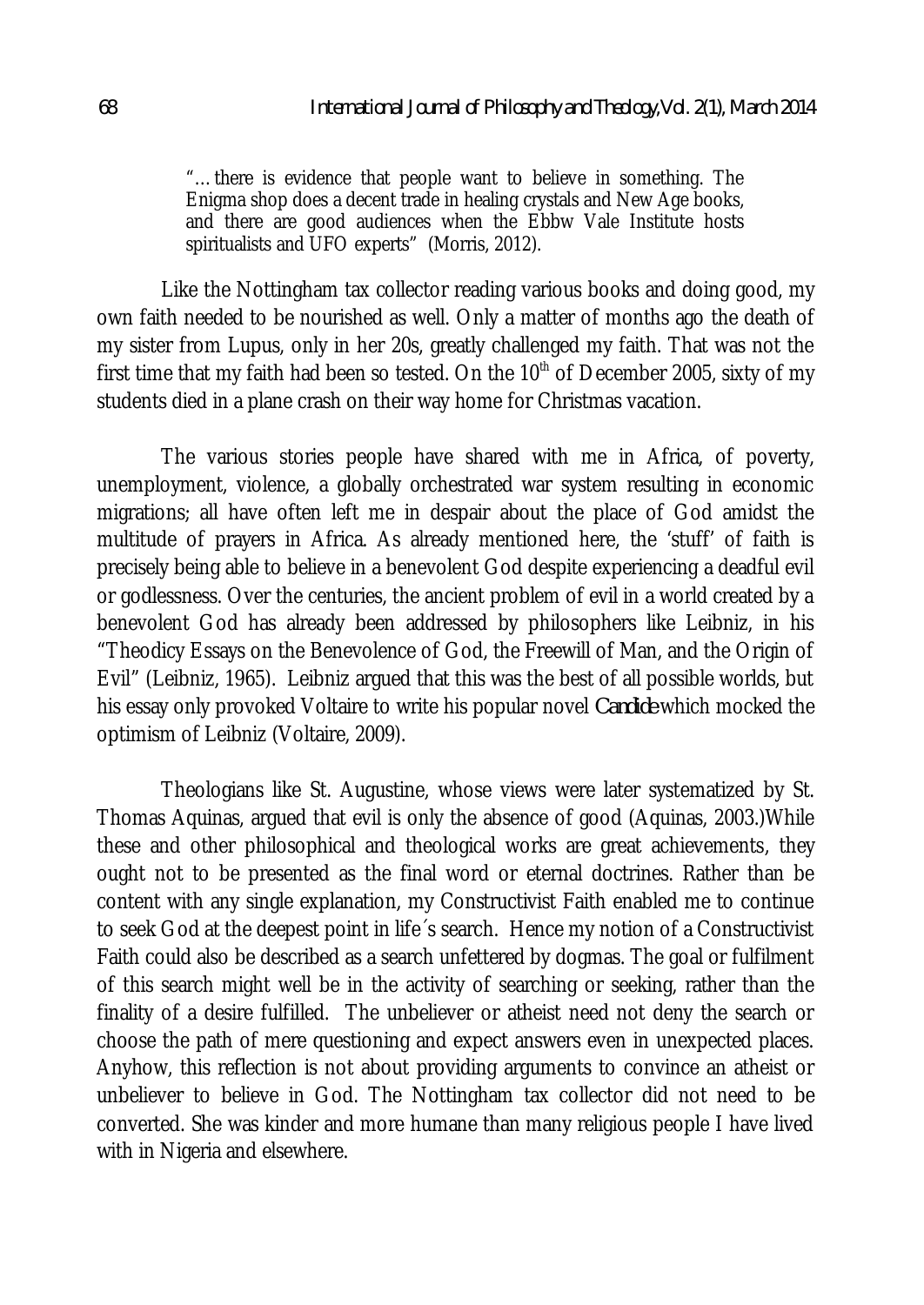The point rather remains to reconcile my faith as a Catholic with the Constructivist paradigm. Hence I have argued here that the religious activity of searching and seeking for God is analogous to the learning process of constructing knowledge without presupposing a string of truths that are unchangeable and unchallengeable. That analogy is the basis of my Constructivist approach to faith. Just as the Constructivist paradigm is not a passive reception of information nor about reinventing the wheel of learning, rather an approach to learning that is enquiry-based, so too my Constructivist Faith is an active searching within my Catholic and catholic tradition.

### **The Mission of a Constructivist Faith**

If faith is no longer about converting others to one's religion, what is its mission? Alesson from the Nottingham tax collector, faith should indeed not be based on proselytization. A proselytizing approach to faith often leads to wars (of words or of swords) and division. Such approach may have found a place in the era of conquest and rivalry. Maybe influenced by my current research on a cooperation model of education, rather than competition, I hold that faith needs to further enter into a relationship of cooperation or dialogue with the scientific and atheistic or rather agnostic worldview – such as is the perspective that seems to pervade much of British society. It should not be a rapport with science alone but of dialogue with other cultures and religions of the world. This means faith has to be genuinely Constructivist, not presupposing too many sets of knowledge true for both the believer and the unbeliever for all eternity. This may be a difficult position for me as a Catholic. Huge resources and centuries of reflection have gone into defining Church dogmas. Yet an openness to learn from other traditions will only enrich my faith.

Well, one might ask, if there is no common presupposition for this approach to faith, what then is the basis for the relationship of cooperation with other cultures and religions? I hesitate to say at this juncture that Love should be the common ground but will return to this theme soon.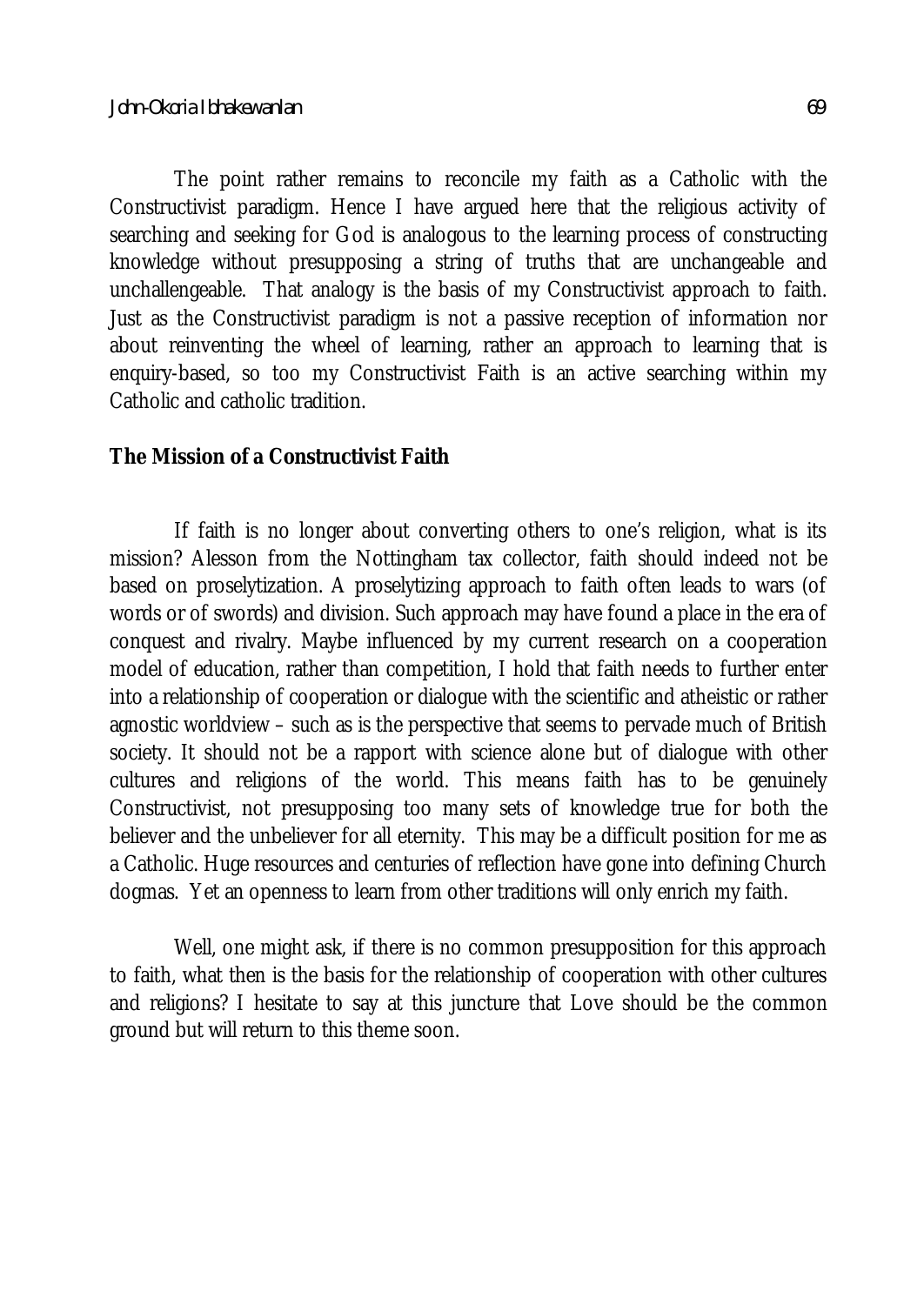A practical basis for this cooperation and mission today is the pursuit of justice and peace, or of social and environmental harmony, in a threatened world. A Constructivist faith would allow for openness in searching for knowledge and truth towards achieving that mission. In this mission, Faith also allows one to remain hopeful in the face of current injustice and conflict.

The one without faith may be unable to remain so hopeful in the reality of today's world. As a Catholic, for whom faith is a Divine gift, I should not fault anyone who has not received that gift. Why blame someone for not receiving something that has been deemed a complete gift? In 2013 Pope Francis confirmed in his encyclical *Lumen Fidei* that "faith, received from God as a supernatural gift, becomes a light for our way, guiding our journey through time" (n. 4). At the same time, one remembers that Church teaching upholds the doctrine of human freewill. Yet I cannot fault the atheist for not praying to receive the gift of faith, for many a Christian saint like Paul made no effort to receive this gift.

Even where this gift was given and the person somehow refused to accept it, could it be because of the way this faith has been presented by the Church over the centuries? Here I think of Gandhi who greatly appreciated Christianity, could have become a Christian himself, but was rather appalled by the atrocities of many Christians of his time. Today there has been enough evidence of clerical scandals to suggest that the actions of religious officials may have also discouraged many from embracing the Christian faith. Putting all blames aside, what is the fate of those who do not profess faith, such as the Nottingham tax collector who was full of goodness? The Pope added in the same encyclical that "anyone who sets off on the path of doing good to others is already drawing near to God, is already sustained by his help, for it is characteristic of the divine light to brighten our eyes whenever we walk towards the fullness of love" (n. 35). I would add that the purpose of this divine gift is not only for us to help others and create a world of justice and peace but also for us to experience the supreme fulfilment of Love. It may be the ultimate answer to our search and quest for joy or happiness: Love, without which, I believe, no amount of intelligence or economic development will make us happy.

## **A Faith Rooted in Love**

What is this Love? I earlier hesitated to say Love should be the common ground for the relationship of cooperation among cultures and religions. The natural response would have been 'what is this Love?'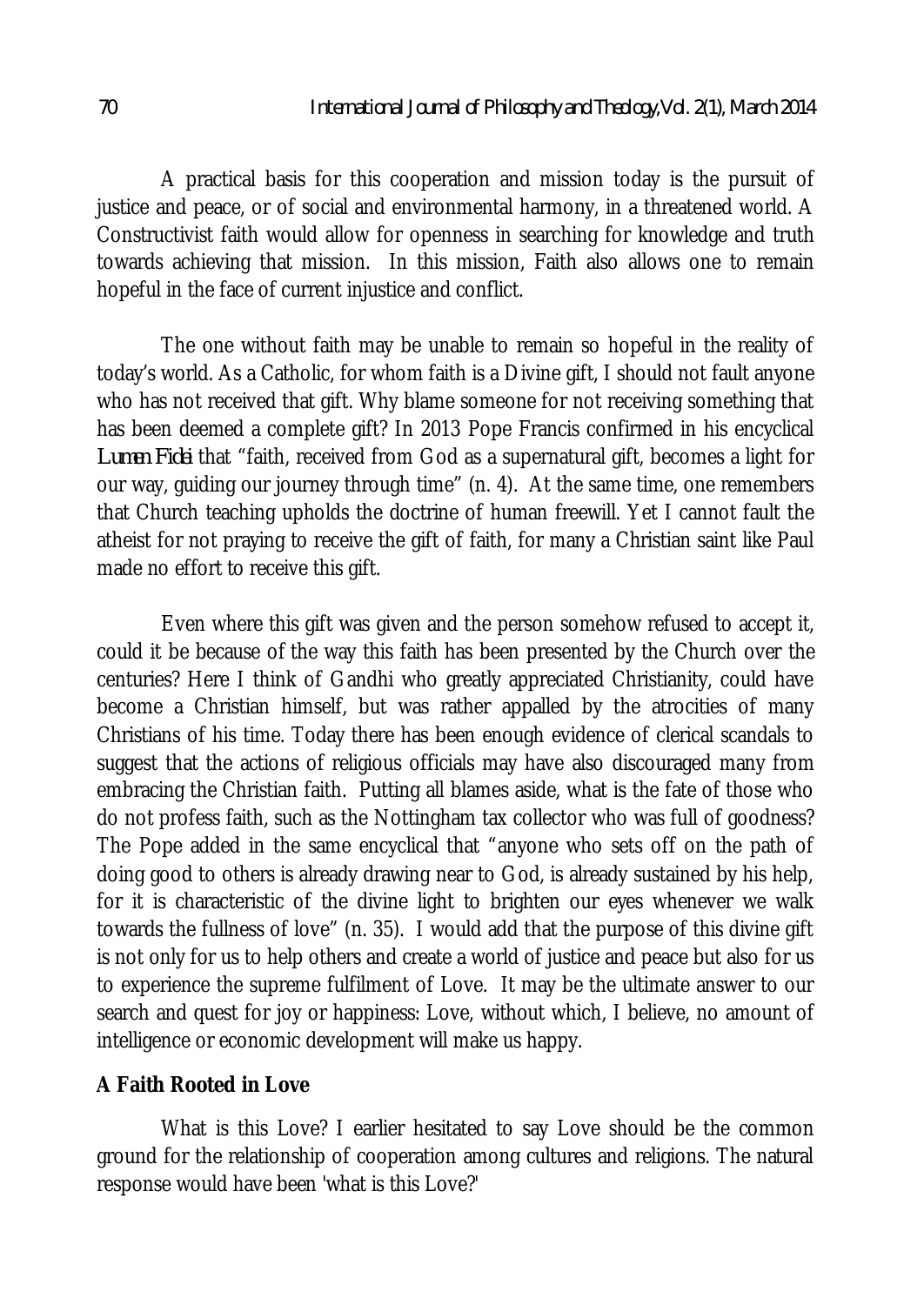There would have let loose all the dogs of dialectical wars since Socrates, who first insisted that his students define their terms. Having concretely stated above what I see as the practical mission that should form the common ground for cooperation today, namely the pursuit of justice and peace in a threatened world, I may now briefly examine Love as the end of all searching.

Although I consider it to be the most important thing in life, Love does not seem subject to any narrow definition– but a Constructivist approach should not be seeking narrow definitions anyway!

When people try to represent Love, they draw a heart. While the heart may be the center of Love, the heart itself is not quite heart-shaped; As Julian Barnes points out, after death the heart becomes more like a pyramid (Barnes, 2009). As with art, so we grapple in poetry and prose for the meaning of Love. After thousands of years, we still do not fully know what Love is. Worse still, we misrepresent Love. In movies, one often hears "I love you." We must beware of the use and abuse of the word *Love.*

I believe we act out of Love only when we do so in Faith. Again, Faith here includes a commitment to Justice and Peace – striving to uplift the suffering and seeking to end a culture of violence.

If Love is the end and goal of the Constructivist Faith, maybe it should be taught as a subject in schools, just like Maths or Language? I believe Love is the only treasure that will survive us. I have heard people in my home town of Benin-City say "The British invaded our Kingdom and took away all our historical treasures!" Of what ultimate value are such artefacts if there is no Love among the people? The truth is that those relics are only symbols of self-importance. When the history of the world is ultimately told, the only artefact that will survive is Love.

Like the heart, the shape of Love may not always be clear to us. Worse still, the path of Love may be rough in a world tormented by past mistakes of senseless wars, slavery, colonization, various other forms of oppression and injustice. Only Love can heal these pains. For the Jesuits, the religious order that has shaped the heart and mind of the current Pope, their mission to the world has always been understood in terms of the greatest exigencies or 'What is most expedient at this time'(SJ, 1549). Herein may rest the meaning of Love in the world of today: The Jesuits have currently made justice and peace two of the greatest exigencies today.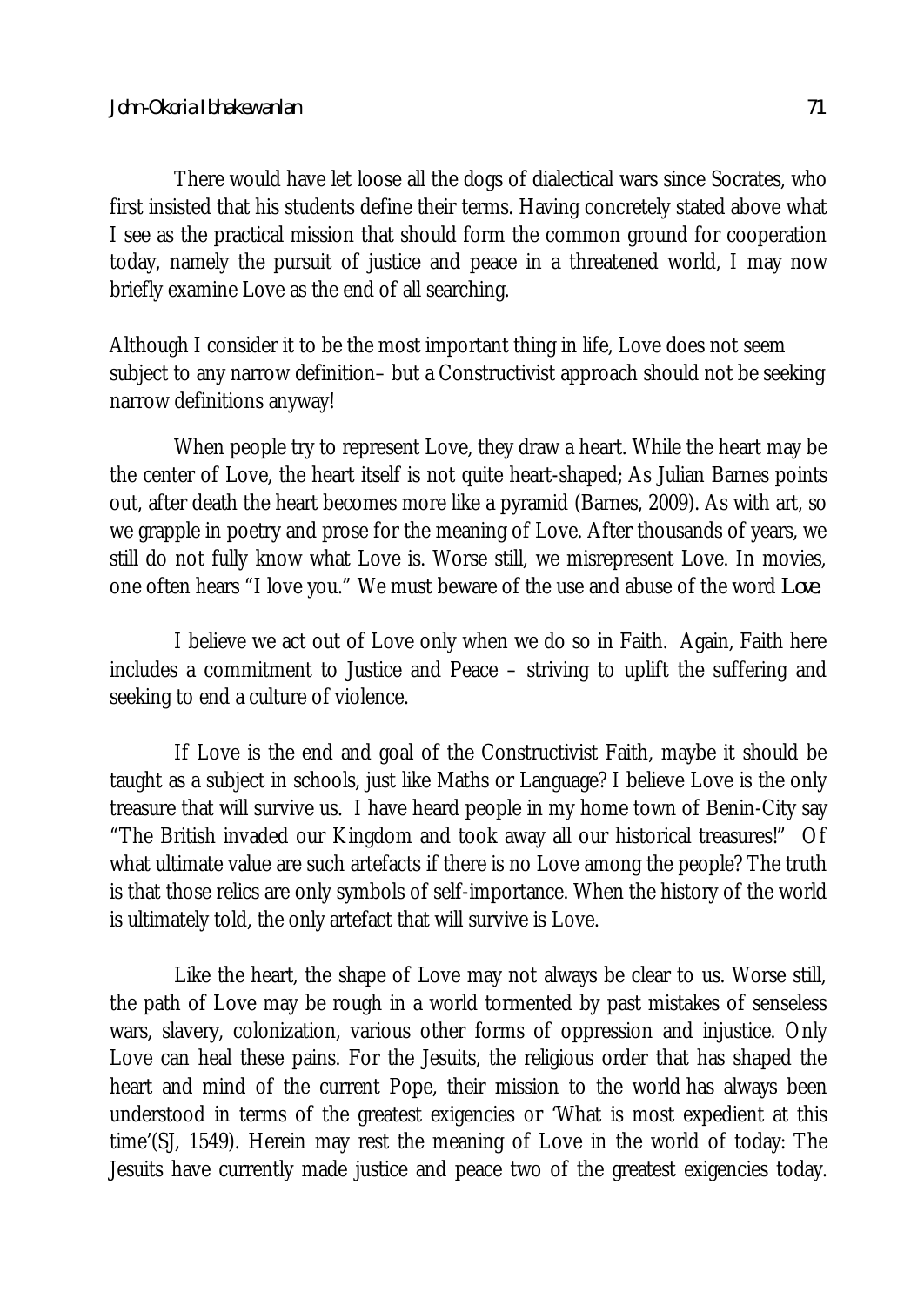That may not be the case tomorrow, and thus the mission of Love changes accordingly, succumbing to the flux that guides the journey to Knowledge and Truth. This is Constructivist Faith in action. Until the exigencies of the time again change, in this endless process of progress, let this Faith animate cooperation in our common or current mission of justice and peace towards a future of Hope and Love.

### **Love or Die or and Die**

While contemplating why an expanding universe On that hill, friend, suddenly one became two As Auden's 1<sup>st</sup> September 1939 to me came Realizing it's the how of death, not its fact.

A Loveless death worse than death Such were the yesteryears now replayed. By a fireside, anticipating a universe retreating Swiftly, my dear, two have become one

When the 24<sup>th</sup> of June upon medescended! Should the third bombs fall from lessons unlearnt Please, let it survive us that love which no one can buy Pray the search for Justice and Peace be not in vain.

I want no millions but an answer to my question: Why would love fail us - if it does?